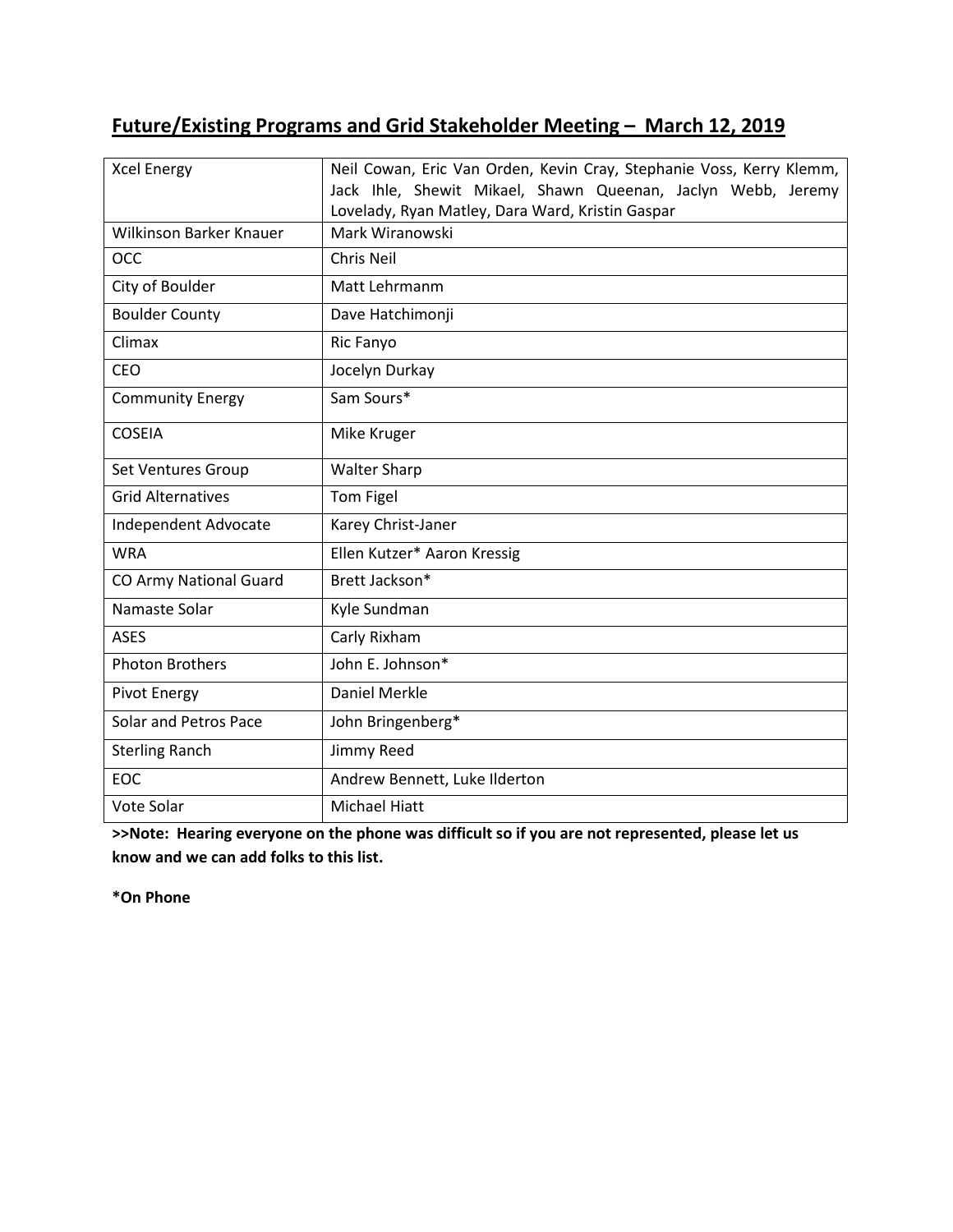## **I. Welcome & Introductions**

Neil Cowan started meeting with introductions and went over action items from last meeting.

## **II. Renewable Program Customer Survey**

- a. Where did you hear about RE programs?
	- i. Most was the same from 2017 vs 2018 except for email was higher in 2018.

### *Discussion*

| Dave Hatchimoji – | Did we identify geographically what people had different opinions?                                                                                                       |
|-------------------|--------------------------------------------------------------------------------------------------------------------------------------------------------------------------|
| Answer:           | No.                                                                                                                                                                      |
| Chris Neil –      | Is there a concern with the high neutral satisfaction, with Solar Gardens? Should<br>Xcel Energy do anything about it?                                                   |
| Answer:           | Challenge doesn't know what the drivers are. So, how do we address it.<br>Maybe there is something to a different experience for the half of the low-income<br>customers |

## **III. Dashboards – Eric Van Orden**

### *Discussion*

Chris Neil - Is 2018 more than 2017?

- a. Solar Rewards Small Program
	- i. **ACTION ITEMS Total year over year (installed or applications? – both)** 
		- a. Gwen Farnsworth is interested too.
	- ii. 2017 8MW/2018 18MW

### b. Medium Program

- i. Tariff sold out? Gwen a. 24 MW/per year – it has not sold out.
- 
- c. Large Program
	- i. Bid prices public in RES Report? –Gwen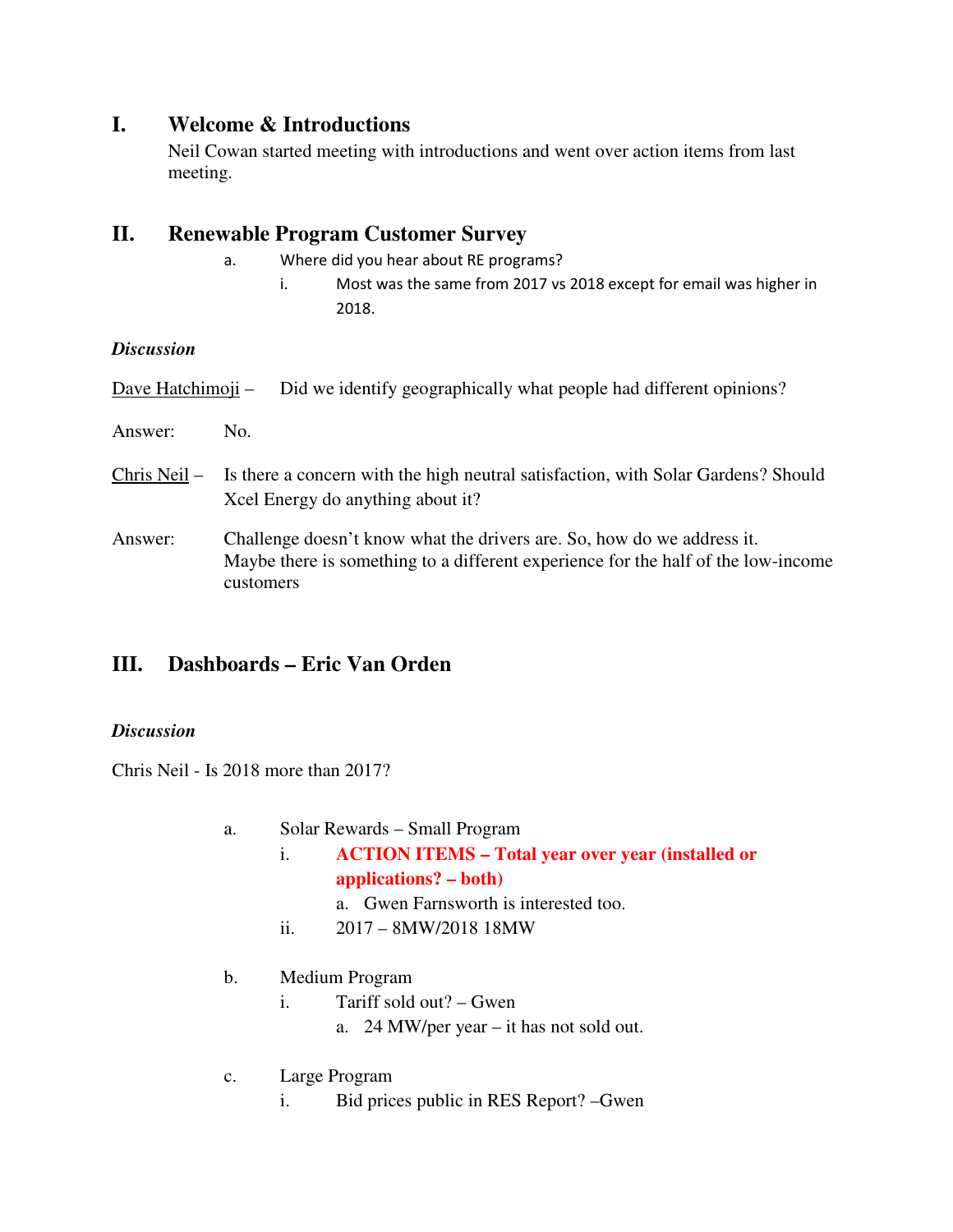- a. We have not.
- d. On-site Storage
	- i. Size of residential storage? Gwen
- e. Solar\*Rewards Community Subscribers
	- i. Gwen University/School, school or district? School

# **IV. RES Plan Discussion – Neil Cowan**

- a. Scope of Plan: 1-3 years
	- i. NOPR
		- 1. Chris NOPR says 4 year plan, but we need to do something for 2020.
		- 2. Neil PSCo wants to sync-up with the ERP
- b. Programs

### **i. Solar Rewards**

1. Small

### **a. Do we need a Small Solar Rewards Program?**

#### *Discussion*

| $\frac{\text{Karey}}{}$ | Doesn't that miss up your REC generation?                                                   |
|-------------------------|---------------------------------------------------------------------------------------------|
| $Neil -$                | Not really                                                                                  |
| $Tom F.$ –              | Restructure, maybe model after the MN low-Income roof-top?                                  |
| $Kerry -$               | Its smaller systems than we have in CO.                                                     |
|                         | Standard 10-year incentives                                                                 |
|                         | Low-Income Residential/LI Non-Profit and Multi-Family/LI Solar Garden                       |
| Mike $K -$              | Do we need to get rid of small?                                                             |
| $Neil -$                | Maybe morph it into low-income carve out.                                                   |
| $Gwen -$                | low-Income version but not get rid of itmaybe look into counties with low<br>participation. |
|                         | <b>ACTION ITEM - SEND OUT SLIDES FROM MN</b>                                                |
| $Luke -$                | Maybe restructuring the Standard Offer                                                      |
| $Walter -$              | Small is dwindling is because of the REC purchase prices is going down.                     |
| $Neil$ –                | As time goes on, market prices go down and that is less and less you need                   |
|                         | incentive.                                                                                  |
| Matt L.-                | Would we change the RESA contribution?                                                      |
| $Neil -$                | RESA is not segmented, it's more of a pool of different resources.                          |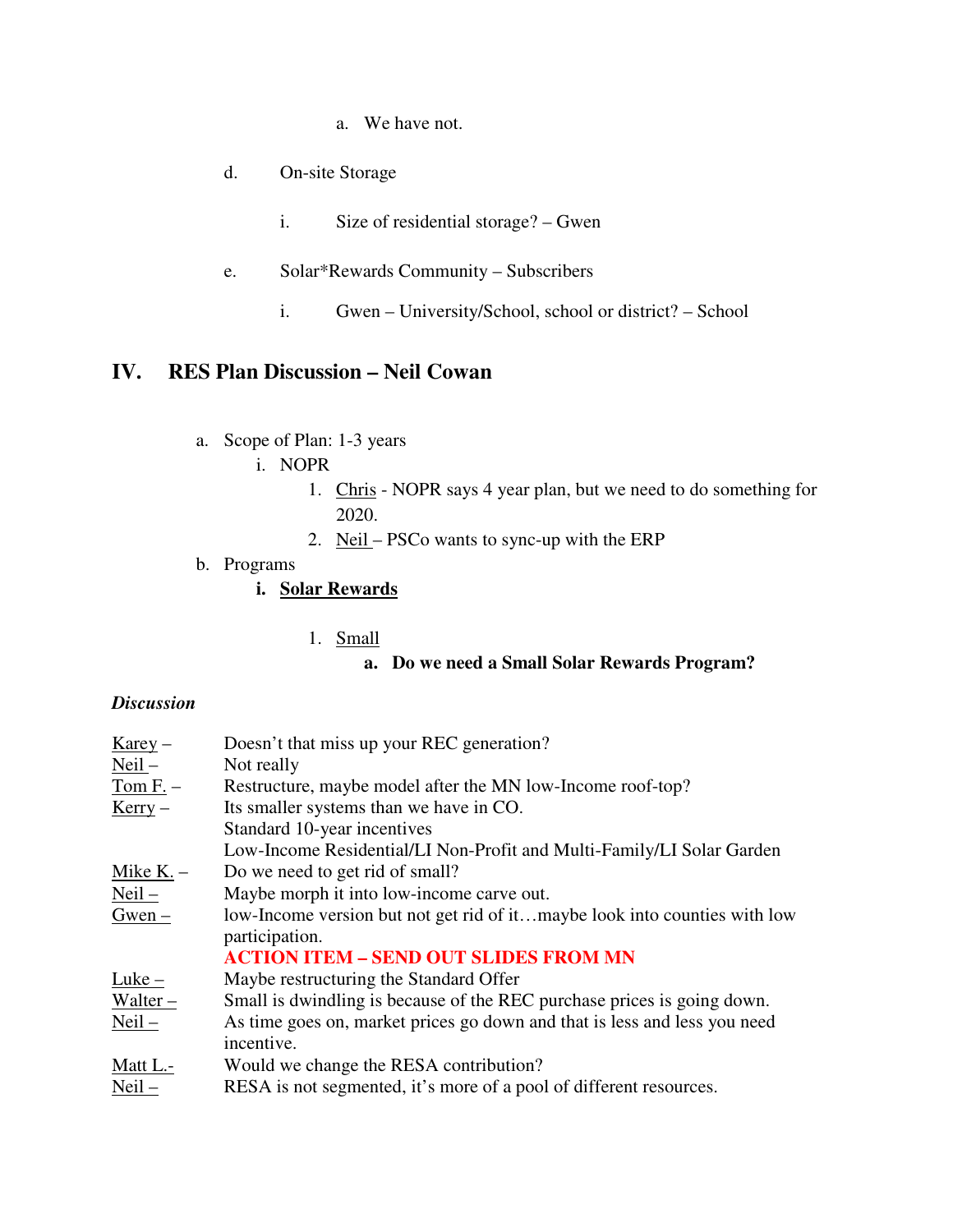### 2. Medium Program

#### a. **Do we need this program?**

#### *Discussion*

| $John -$   | More complicated/SPTOU Rate with exclusions and Demand Charges. What does |
|------------|---------------------------------------------------------------------------|
|            | it take to grow this market?                                              |
| $Kerry -$  | Front loading of incentives matter?                                       |
| Mike –     | It helps.                                                                 |
| $Walter -$ | Incentive upfront and REC upfront                                         |

## 3. Large Program

### a. **10 MW for 2020?**

### *Discussion*

| Walter - | Net Metering is limited? 120% |
|----------|-------------------------------|
|          |                               |

### **ii. Solar Rewards Community**

#### *Discussion*

| Mike K -    | Demands offsets supply                                                            |
|-------------|-----------------------------------------------------------------------------------|
| $Neil -$    | What about the Low-Income Gardens?                                                |
| Mike $K -$  | Low risk, low financial risk – really hard to do the low-come segment without the |
|             | help because of the finance.                                                      |
| $Tom -$     | See how the low-income gardens will go $-$ maybe a need to focus more on          |
|             | residential with the definition changing for low-income.                          |
| $Jack -$    | We have to structure our 2020 RES                                                 |
| $Tom -$     | Not limit the low-income segment – keep it the same                               |
| Chris $N -$ | Existing approach is working well.                                                |

### **iii. Windsource**

#### *Discussion*

Walter – Decline in market, it should be free or customers should get paid to participate.